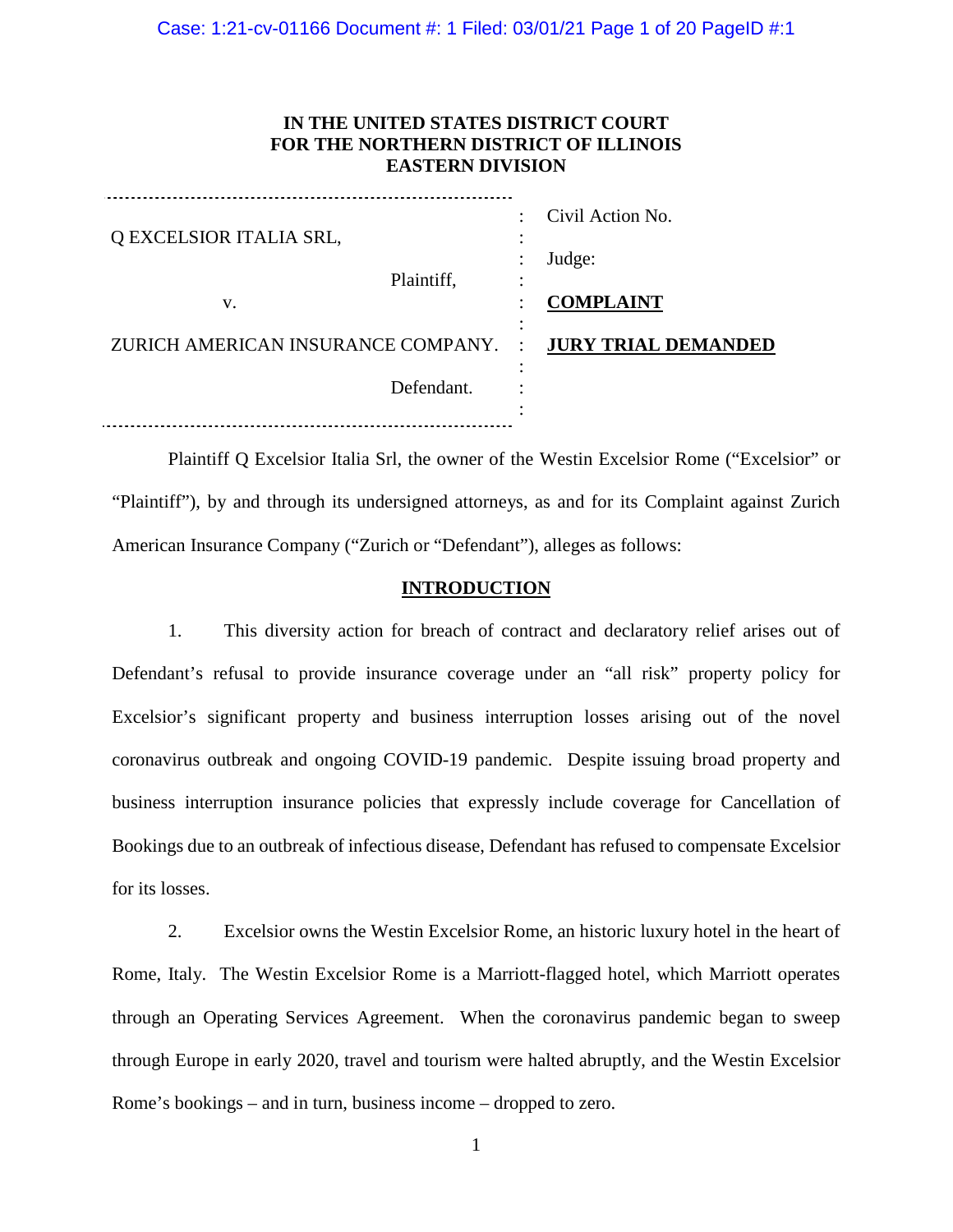### Case: 1:21-cv-01166 Document #: 1 Filed: 03/01/21 Page 2 of 20 PageID #:2

3. As a busy destination hotel in an early hotspot of the pandemic, Excelsior has suffered significant business interruption losses, including but not limited to losses from the cancellation of bookings and refunds/rebates given to hotel guests due to the pandemic, prevention of access of guests to the hotel property, and expenses incurred to protect the property and continue operations as normally as possible. Further, despite all precautions, the Excelsior has suffered from the actual presence of COVID-19 on its property, among both guests and staff.

4. Excelsior's losses are due not only to the cancellation of bookings, but the numerous and evolving mandates from local and national authorities around the world and the European Union, issued in response to the COVID-19 crisis, many of which have expressly recognized that COVID-19 causes direct physical loss of and/or damage to property (the "Orders"). The Orders, most of which have been renewed and/or extended multiple times, have devastated Excelsior's business.

5. As the owner of a world-renowned travel destination, Excelsior had the foresight to insure against the risks posed by pandemics that can impose a crippling strain on the travel industry. More specifically, in exchange for a substantial premium, Excelsior paid to participate in Marriott's "all risks" property insurance program purchased from Defendant. The policy issued by Defendant (the "Policy") provides \$200 million per occurrence in coverage to insured locations, including the Westin Excelsior Rome. Together with a layer of excess policies also sold by Defendant to cover Excelsior, the insured properties have a total of \$1.5 billion per occurrence in coverage available. Among other things, the Policy provides coverage for:

- Loss resulting from the interruption of Excelsior's normal business operations;
- Loss caused by restriction of access to property, including specifically if caused by an order issued by a civil authority;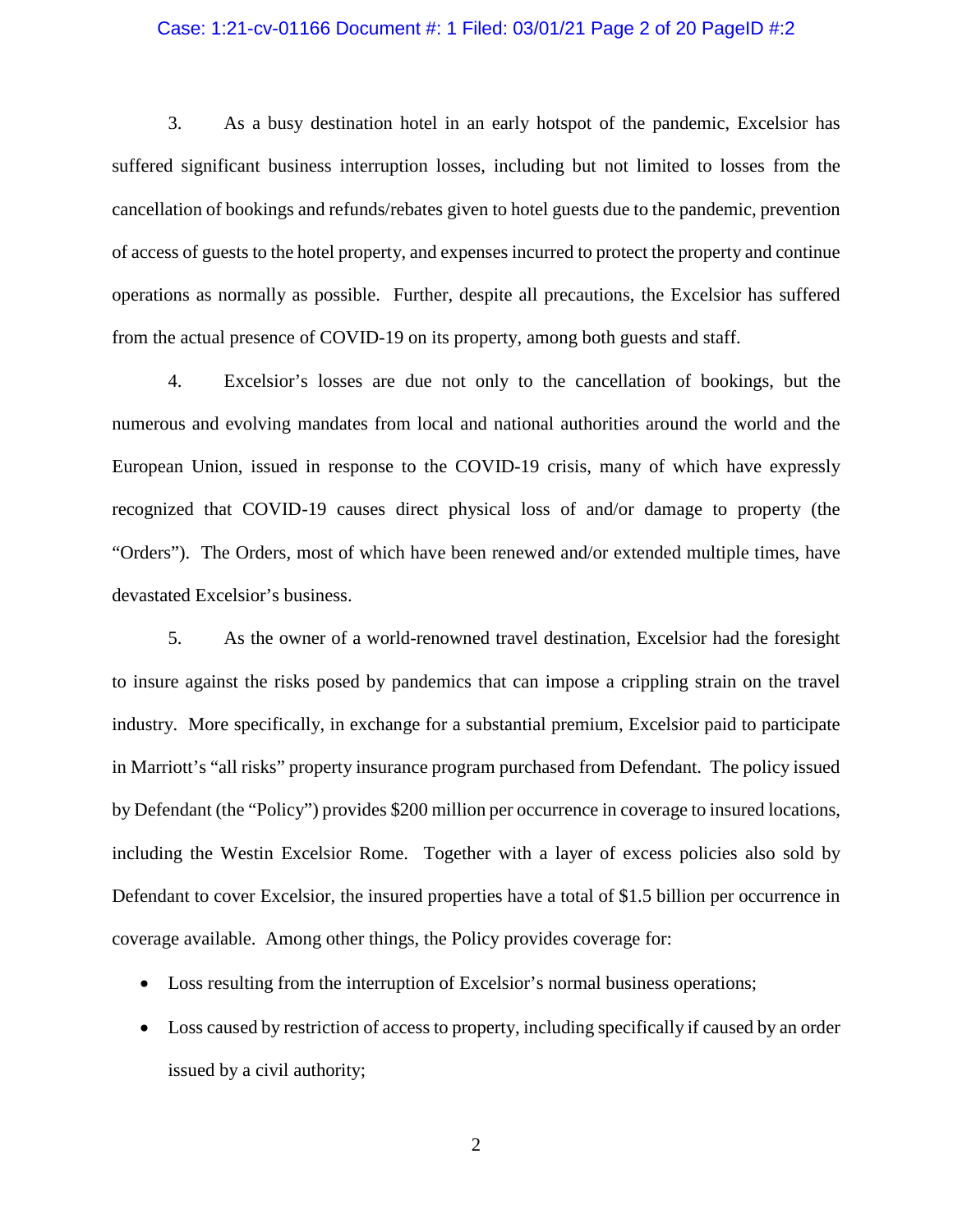### Case: 1:21-cv-01166 Document #: 1 Filed: 03/01/21 Page 3 of 20 PageID #:3

- Loss caused by impairment of ingress to or egress from property, even when the insured property itself is not damaged;
- Loss caused by cancellation of bookings, including specifically as a result of the outbreak of contagious disease;
- Costs to clean and decontaminate Excelsior's premises; and
- Extra expenses incurred to continue Excelsior's business as nearly normal as practicable.

6. Excelsior has experienced losses that fall within the Policy's coverage, as the presence of the coronavirus and the resulting COVID-19 disease have caused direct physical loss of and/or damage to Excelsior's hotel property covered by the Policy.

7. Relying on its "all risk" insurance, Excelsior promptly notified Defendant and made a claim for coverage under the Policy. Excelsior provided documentation of its millions of dollars of covered costs and losses, and then waited for nearly a year with no decision on the claim from Defendant.

8. In this time of crisis, Defendant completely ignored Excelsior's claim. Despite receiving multiple detailed notices of claim explaining the precise type and magnitude of loss suffered at the Westin Excelsior Rome, Defendant failed to respond or reimburse Excelsior.

9. Based on Defendant's positions in other lawsuits across the country, Excelsior expects Defendant to argue that the coronavirus pandemic does not constitute direct physical loss or damage and/or that Policy provisions operate to bar coverage for Excelsior's pandemic-related losses. This interpretation contravenes the plain meaning of the coverage language and case law in Illinois and across the country interpreting the same or similar policy provisions. Moreover, in direct contrast to other policies in the marketplace, the Policy expressly contains coverage for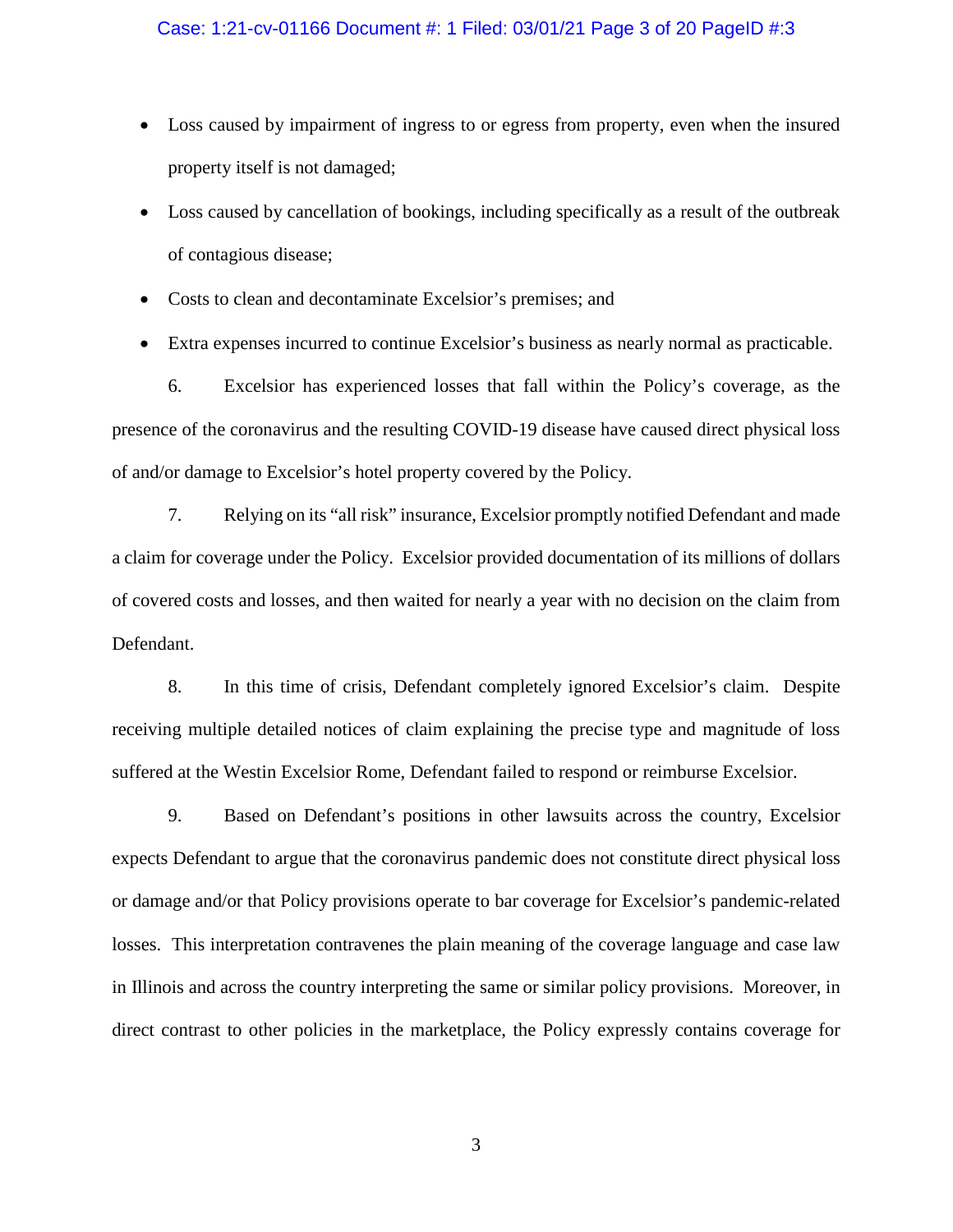#### Case: 1:21-cv-01166 Document #: 1 Filed: 03/01/21 Page 4 of 20 PageID #:4

cancellation of bookings as a result of communicable diseases, confirming that the presence of a virus, whether on or near insured property, can cause loss of or damage to property.

10. Defendant has refused to pay any amounts to Excelsior to date and, on information and belief, has not reimbursed pandemic-related losses for any of the insured properties under the Policy. As a result, Excelsior brings this action for breach of contract and declaratory judgment that it is entitled to the full amount of all risks coverage for its costs and losses.

#### **THE PARTIES**

11. Plaintiff Excelsior is the owner and manager of the Westin Excelsior Rome hotel, located in Rome, Italy. Excelsior is a S.r.l. or *societa a responsabilita limitata* organized under the laws of Italy with its principal place of business in Italy.

12. Defendant Zurich is an insurance company organized under the laws of the State of New York with its principal place of business in Schaumburg, Illinois.

#### **JURISDICTION AND VENUE**

13. This Court has jurisdiction over this dispute pursuant to 28 U.S.C. § 1332 because there is complete diversity among the parties and the amount in controversy exceeds \$75,000 exclusive of interest and costs because, among other reasons, Plaintiff seeks insurance for more than \$75,000 in losses.

14. This Court has general personal jurisdiction over Defendant because Defendant is a citizen of this State, and because Defendant has submitted to jurisdiction in this State by transacting business in this State and making a contract substantially connected with this State.

15. Venue is proper because, among other reasons, Defendant "resides" in the Northern District of Illinois.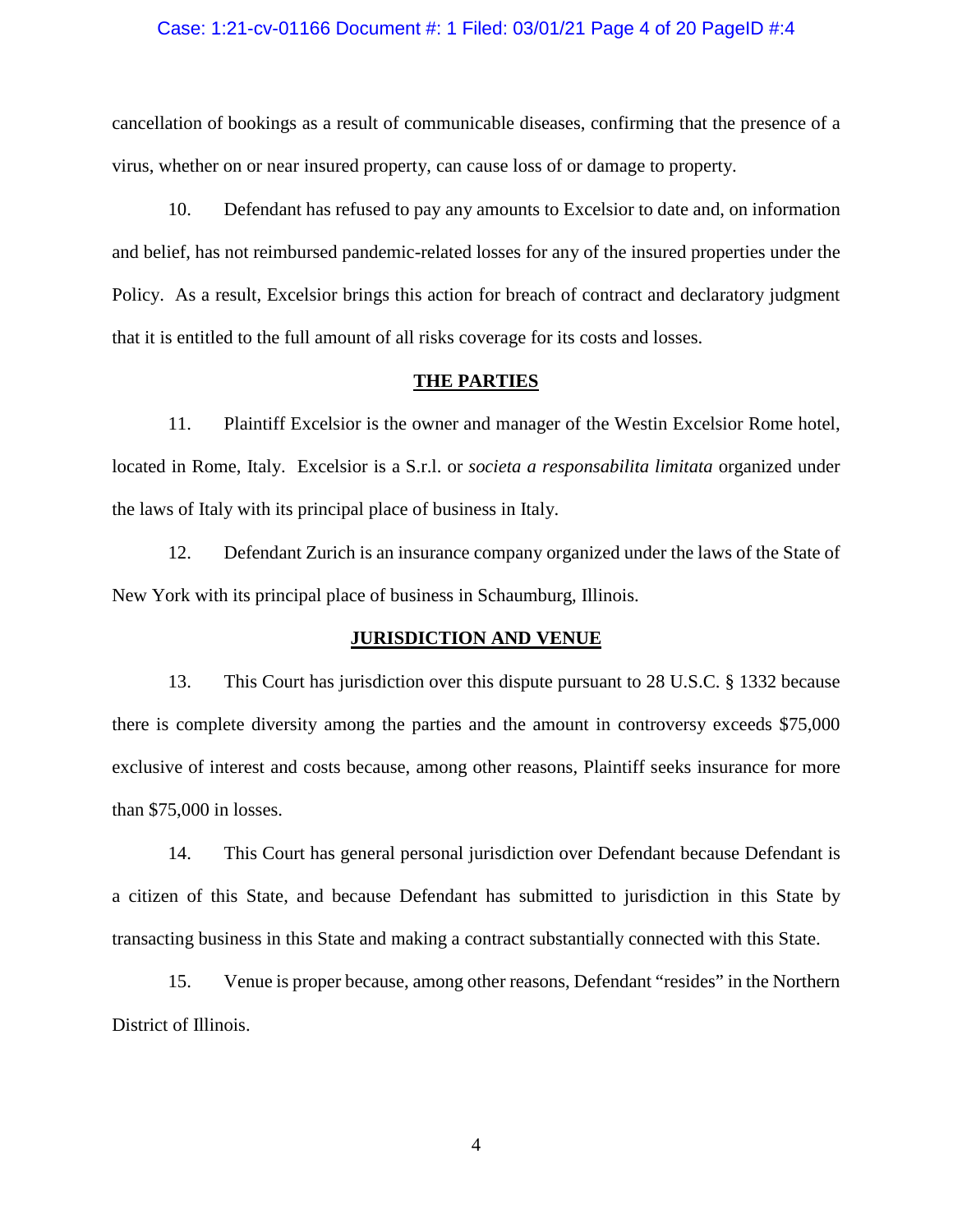### **FACTUAL ALLEGATIONS**

### **I. The Coronavirus Outbreak**

16. In December 2019, during the term of the Policy, an outbreak of an illness known as COVID-19 caused by a novel coronavirus formally known as SARS-CoV-2 was first identified in Wuhan, Hubei Province, China. In an event that has not occurred in more than a century, a pandemic of global proportions then ensued, with the virus spreading quickly to Europe, where Italy was among the hardest hit countries.

17. From the first reported case in Europe on January 24, 2020 to the present, the impact of the coronavirus and resulting COVID-19 disease has been staggering on life and property. And, specifically, the impact on the travel and hospitality industry has been particularly acute.

18. On January 30, 2020, the World Health Organization ("WHO") declared the first outbreak of the novel coronavirus a "public health emergency of international concern." Beginning February 22, 2020, Italian authorities reported clusters of infections in several regions in Italy, and those cases quickly spread to other European countries, both through travelers from Italy and without any known link to Italy or other countries with ongoing transmission. The coronavirus was spreading quickly with no ability to trace the origins of new infections.

19. Moreover, the nature of the novel coronavirus that causes COVID-19 has made its containment particularly challenging. Numerous scientific studies and articles have identified that the virus can spread when droplets from an infected person land on objects and surfaces and then, after contact with the infected objects and surfaces, other individuals touch their eyes, nose, or mouth.

20. Coronavirus has several modes of transmission. Per the CDC and World Health Organization (the "WHO"), a person may become infected by: (1) coming into close contact (about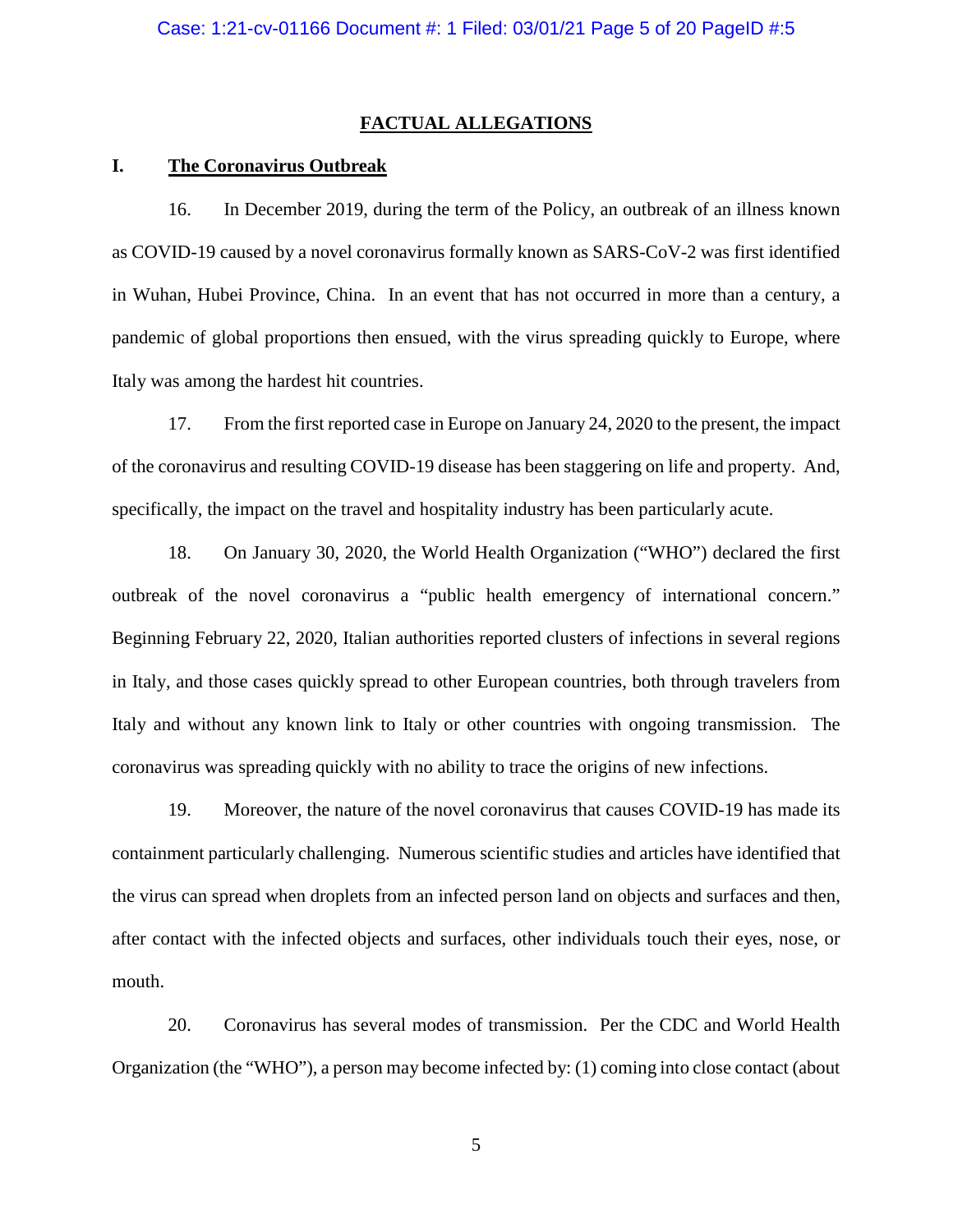#### Case: 1:21-cv-01166 Document #: 1 Filed: 03/01/21 Page 6 of 20 PageID #:6

6 feet) with a person who has COVID-19; (2) absorbing respiratory droplets when an infected person talks, sneezes, or coughs; or (3) touching surfaces or objects that have the virus on them and then touching his or her mouth, eyes, or nose. Thus the coronavirus is present both in fluid particles in the air, and on surfaces.

21. Hotels in popular cities are particularly susceptible to the spread of the virus. Given the influx of COVID-19 cases in Italian citizens and travelers in and out of Italy, and the Westin Excelsior Rome's historic role as host to international and domestic guests, flight crews, conference attendees, and diplomatic events, the Westin Excelsior Rome was a vulnerable target for the damage and loss that the coronavirus pandemic causes.

22. COVID-19 is not only highly contagious but deadly. According to the Italian Department of Civil Protection, more than 2.9 million Italians have contracted the disease, of which more than 97,000 have died. In Europe as a whole, there have been more than 110 million cases, resulting in more than 2.5 million deaths.

23. Besides being deadly, the virus is challenging to contain because infected individuals can be asymptomatic—and thus unaware that they might be spreading the virus through the mere touching of objects and surfaces. Studies have estimated that more than 40% of infected individuals may never develop any symptoms.<sup>1</sup> But even individuals who appear healthy and present no identifiable symptoms of the disease will still spread the virus by merely breathing, speaking, or touching objects and surfaces.

24. The virus also continues to evolve, making it more difficult to contain. In late December 2020, a new strain of COVID-19 was detected, which is believed to be more contagious

<sup>&</sup>lt;sup>1</sup> Erika Edwards, Asymptomatic COVID-19 Cases May Be More Common Than Suspected, NBC News (May 27, 2020, 12:43 PM), https://www.nbcnews.com/health/health-news/asymptomaticcovid-19-cases-may-be-more-commonsuspected-n1215481.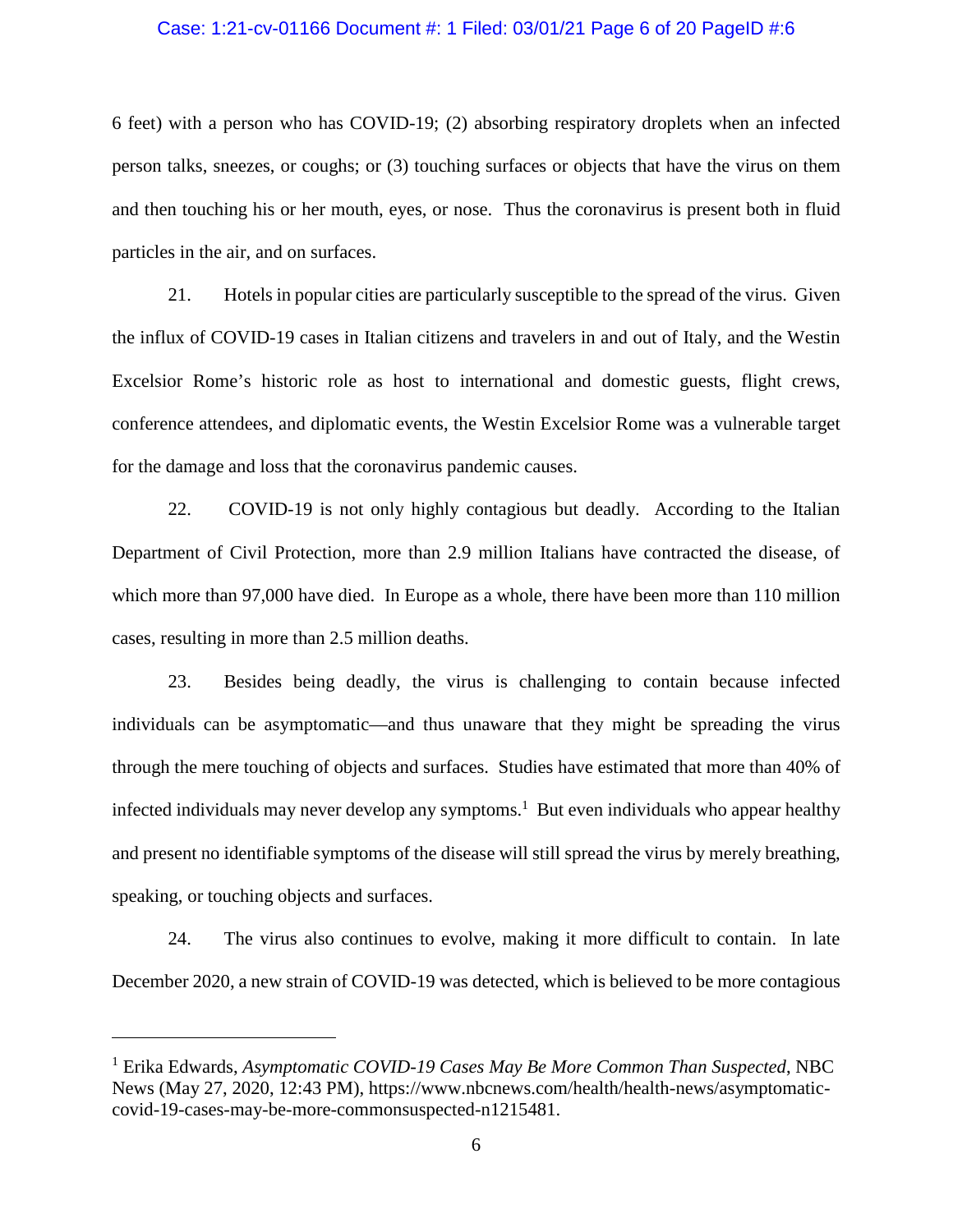#### Case: 1:21-cv-01166 Document #: 1 Filed: 03/01/21 Page 7 of 20 PageID #:7

and easily spread, and its presence was confirmed in Italy, the United Kingdom, and the United States. Early research also suggests the new strain may be resistant to antiviral treatment, making it more dangerous.

#### **II. Coronavirus Causes Direct Physical Loss of or Damage to Property**

25. Italy reported its first COVID-19 case on February 22, and on January 30, the WHO declared the pandemic a "Public Health Emergency of International Concern." On March 8, 2020, the Italian government issued a decree installing strict public health measures in affected areas, including social distancing. Three days later, these measures were extended to all of Italy, imposing far-reaching social-distancing measures.

26. Italy's most significant round of Orders in March 2020 included the suspension of all education and sport activities, the limitation on movement of people (regardless of whether affected by the virus) unless justified by approved work, health or urgent needs, the cancellation of all public events and the prohibition of any large gathering of people in public or places (including cinemas, theatres, museums), as well as the closure of most shops and retail activities (other than certain essential services like grocery stores and pharmacies). These restrictions had the effect of cancelling all events, conferences, fairs, shows, and other large gatherings in Rome, which typically would attract visitors to the Westin Excelsior Rome and its bars and restaurant.

27. By March 2020, it was clear that drastic action had to be taken to slow down the rate of infections. Many countries and local governments then began to impose sweeping restrictions on residents' daily lives and property to protect them and stop the spread. Most states restricted or prohibited the operation of non-essential business or required individuals to stay at home except for essential purposes. In an attempt to stop the international spread, severe travel restrictions, both in and out of Italy, were imposed in early 2020. The Westin Excelsior Rome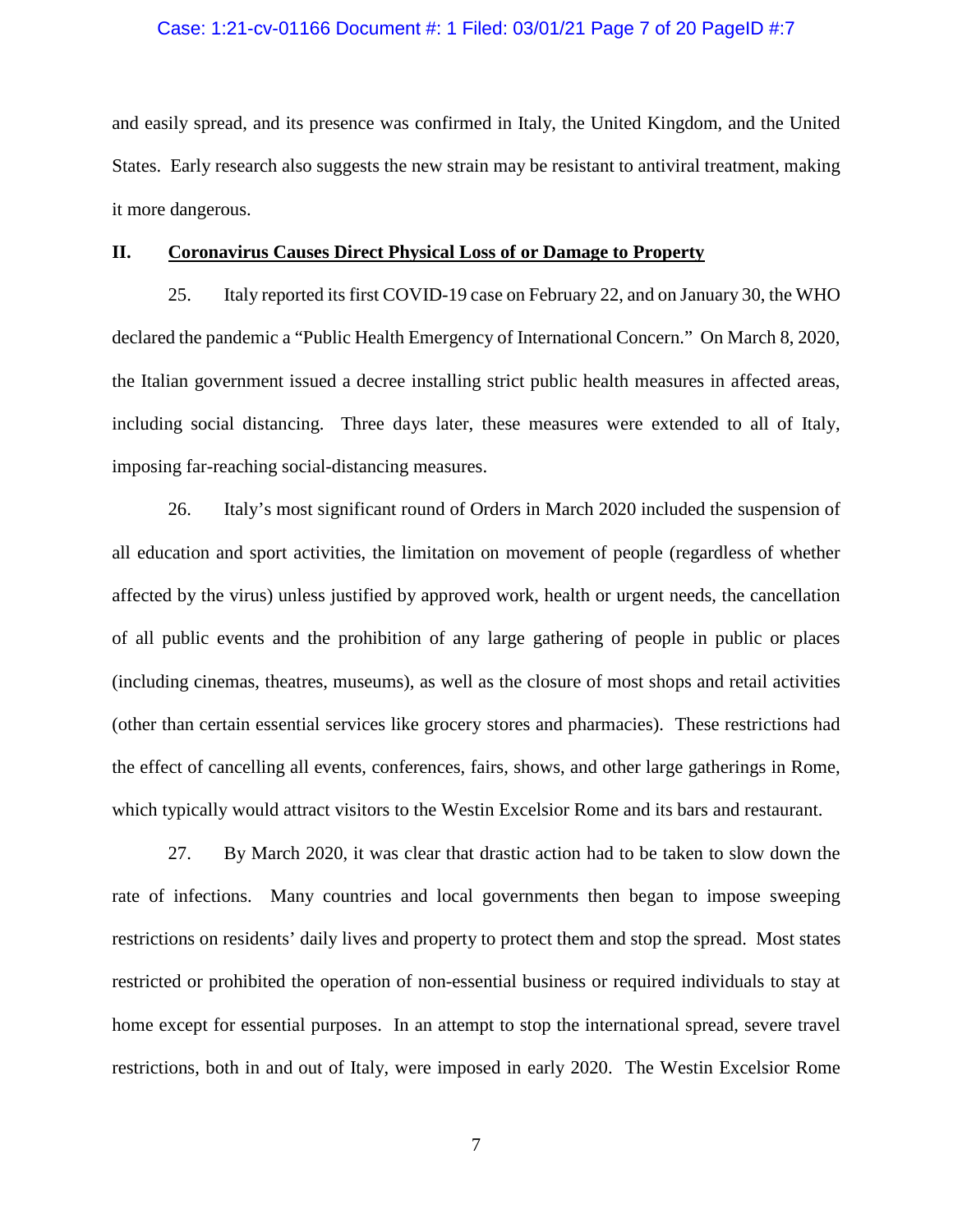#### Case: 1:21-cv-01166 Document #: 1 Filed: 03/01/21 Page 8 of 20 PageID #:8

regularly saw tourists from China and South Korea before the pandemic; this travel was halted early in 2020.

28. Around the world, cities whose residents would normally travel to Europe were prevented from doing so by both European and domestic restrictions. Many countries, including Spain and the United States, banned entry of travelers coming from Italy, and others imposed a quarantine period for travelers coming from Italy. Even now, in early 2021, non-U.S. citizens are not permitted to enter (or return to) the United States within 14 days of being in Italy.

29. In addition to governmental travel bans, most international airlines stopped or severely reduced flights to or from Italy during Spring of 2020.

30. United States federal and local restrictions impacted travel to Italy and further demonstrated that COVID-19 causes property damage wherever it is present. For example, New York Mayor Bill De Blasio signed a series of stay-home orders and explained that these drastic measures were needed because of the unique characteristics of the novel coronavirus and, of particular relevance here, stating that "the virus physically is causing property loss and damage[.]"

31. The effects of the pandemic and the resulting Orders continue to cause business interruption losses for Excelsior. Months after the initial round of restrictions, the Italian government imposed renewed decrees in October and November 2020, further limiting access for travelers to the Westin Excelsior Rome.

32. Finally, the presence of COVID-19 and SARS-CoV-2 at and surrounding the Westin Excelsior Rome has caused and is continuing to cause physical loss of or damage to the insured property. Multiple guests and at least six employees of Excelsior tested positive for COVID-19, confirming that the virus was present at the Westin Excelsior Rome and caused loss or damage to the property.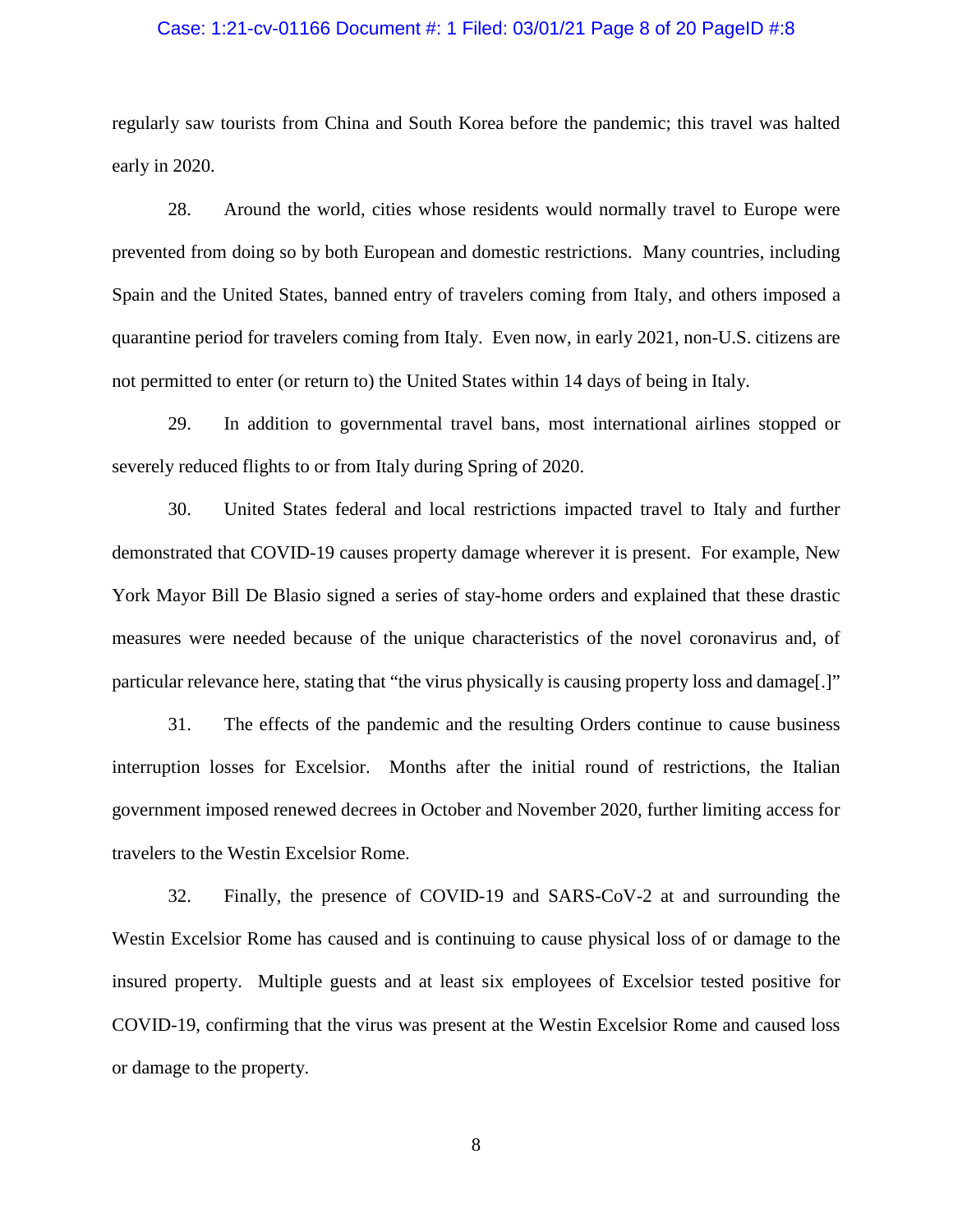### Case: 1:21-cv-01166 Document #: 1 Filed: 03/01/21 Page 9 of 20 PageID #:9

33. Although droplets carrying the virus are not visible, they are nonetheless physical objects, carrying a physical substance, that attach to and cause harm to property. Studies have shown that the virus can survive on a whole range of surfaces, including stainless steel, wood, paper, plastic, glass, ceramic, cardboard, and cloth.

34. And unlike many other viruses that are unable to survive for long periods of time outside the body, the novel coronavirus is resilient and survives on surfaces for days and even weeks. The virus thus compromises the physical integrity of the structures it permeates and poses an imminent risk of physical damage to all other structures. The virus likewise renders such structures unusable.

35. The WHO has specifically identified health care settings as a setting where there is an increased chance of transmission due to the virus' ability to infect people who come in contact with surfaces with the virus and through certain medical procedures performed on COVID-19 patients.<sup>2</sup> For this reason, the WHO has stated that extra precautions must be taken in health facilities.

#### **III. Excelsior's Costs and Losses**

36. Excelsior owns the Westin Excelsior Rome, which is part of the Marriott International, Inc. ("Marriott") chain of hotels.

37. The Westin Excelsior Rome is a historic 5-star hotel that has been operating since 1906. Part of its appeal and commercial success comes from its location on one of the most

<sup>2</sup> World Health Organization, *Coronavirus Disease (COVID-19): how is it transmitted?*, available at https://www.who.int/emergencies/diseases/novel-coronavirus-2019/question-and-answershub/q-a-detail/coronavirus-disease-covid-19-how-is-it-transmitted (last accessed on February 1, 2021).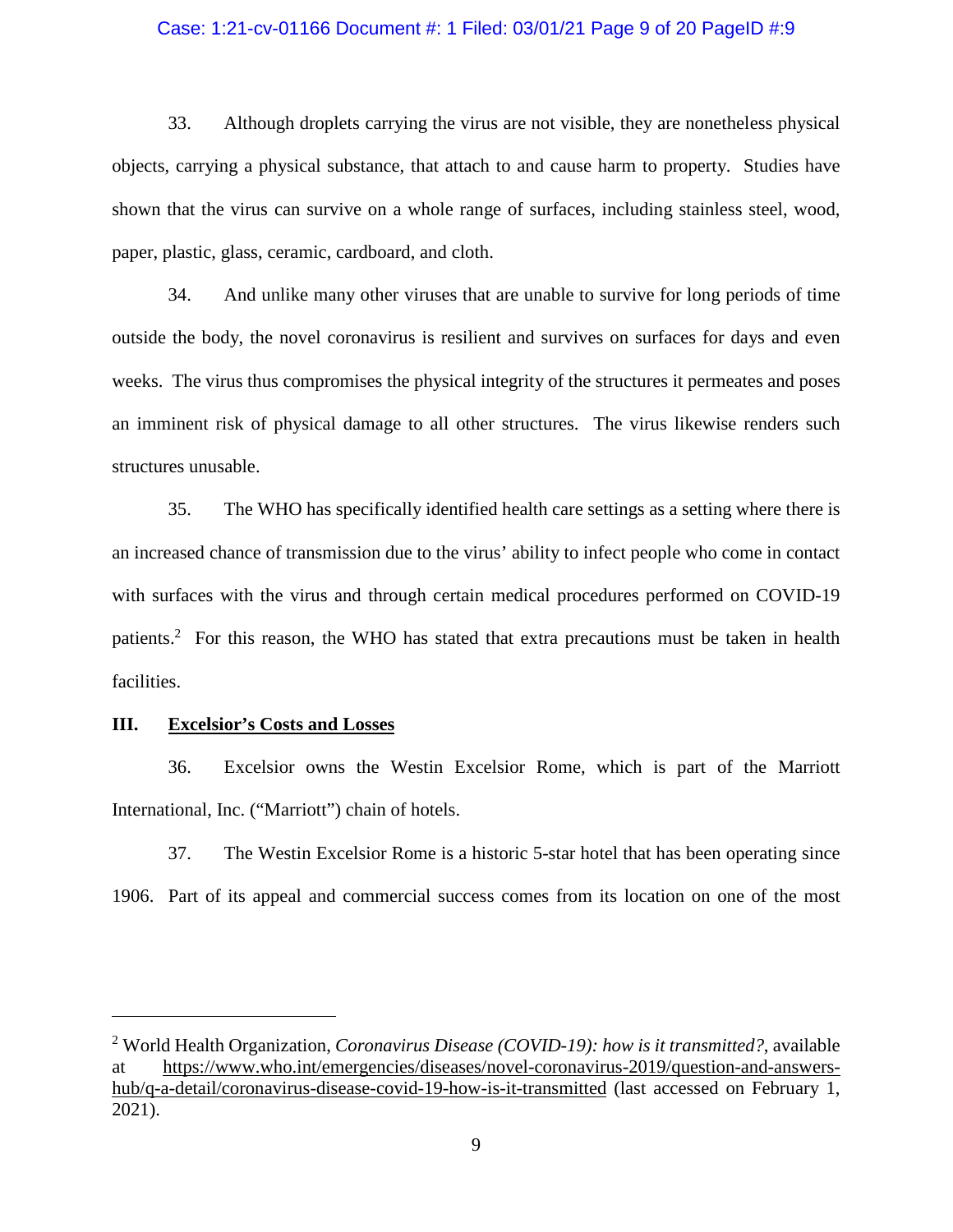#### Case: 1:21-cv-01166 Document #: 1 Filed: 03/01/21 Page 10 of 20 PageID #:10

celebrated and talked about streets of Rome, the Via Veneto, and its proximity to Rome's main attractions, including the Spanish Steps and the Borghese Gardens Gallery.

38. The Westin Excelsior Rome has 316 guest rooms, two bars, a restaurant, and 12 rooms to be rented out for events or meetings. Before the pandemic upended domestic and international travel, the Westin Excelsior Rome was popular among both national and international travelers, with more than half of its guests traveling from the United States. The Westin Excelsior Rome also routinely hosted guests from Asia, including China and South Korea. The Westin Excelsior Rome regularly hosted film shootings. Many of its rooms were also regularly occupied by United States airlines' flight crews.

39. Beginning in February 2020, however, as travel throughout Europe and around the world was severely restricted, the Westin Excelsior Rome's bookings decreased to virtually nothing. Events and filming ceased. With flights stopped or severely restricted, flight crews no longer needed hotel rooms in Rome. Huge amounts of guest bookings were cancelled in response to the pandemic and/or the Orders, and new bookings were not made. Other countries, including the United States, banned entry of non-citizens who had traveled to Italy, and Italy imposed its own travel restrictions on travelers from other countries.

40. As of March 31, 2020, all of the Westin Excelsior Rome's 316 guest rooms sat empty, bringing in no revenue. Bookings at the hotel's restaurant, bars, and meeting spaces were also cancelled or rendered impossible, decimating Excelsior's revenue.

41. Beginning with this complete halt in bookings and revenue, Excelsior incurred significant costs and losses caused by the coronavirus pandemic, costs and losses that are mounting every day.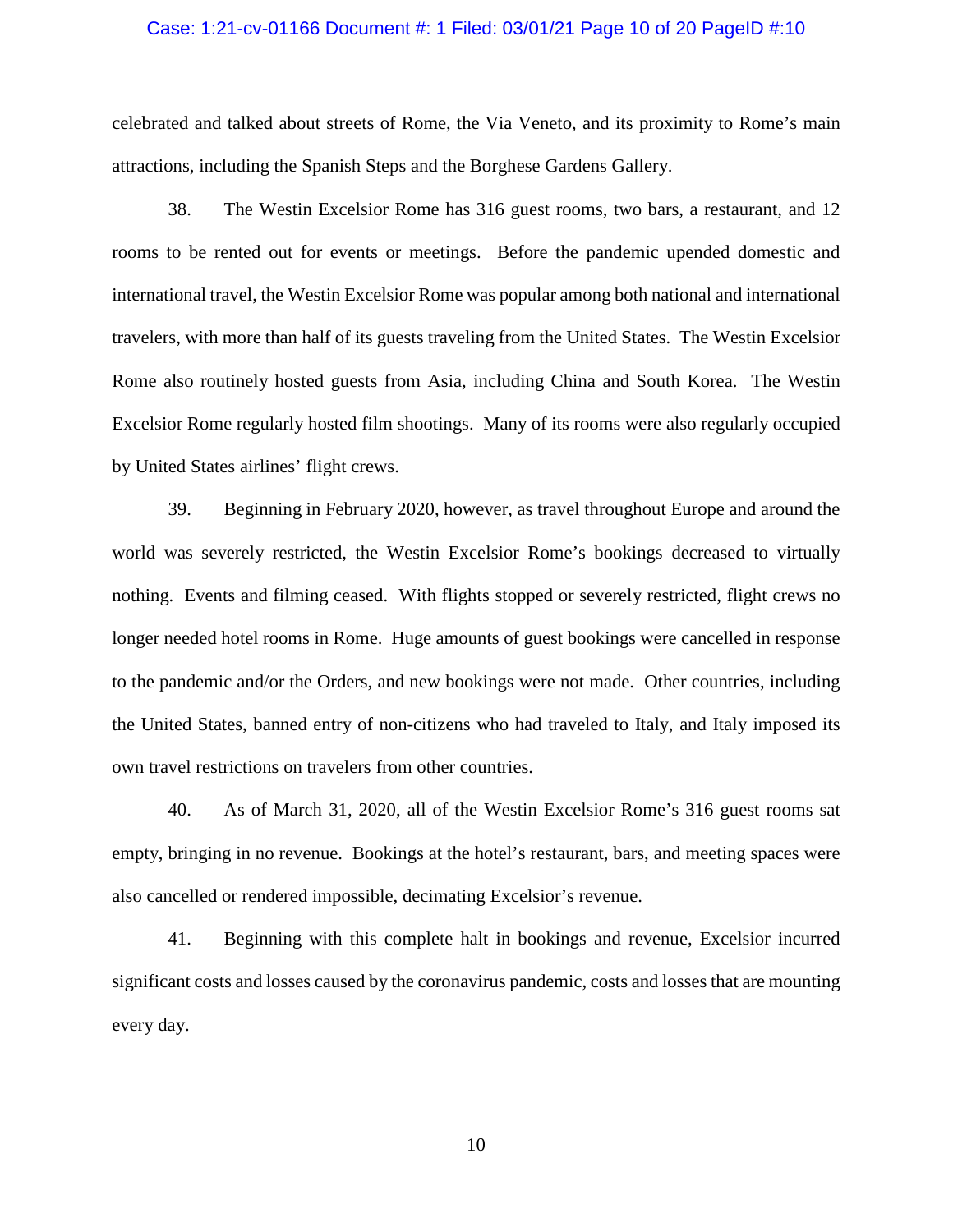#### Case: 1:21-cv-01166 Document #: 1 Filed: 03/01/21 Page 11 of 20 PageID #:11

42. As examples of its rising costs, Excelsior undertook costs and efforts to transition employees to working virtually, sanitize all public spaces, and install new safety measures to keep its premises safe and sanitized. Excelsior faced additional financial hardship when it was forced to renegotiate its loan for the Westin Excelsior Rome due to lack of guest revenue directly resulting from the pandemic and the Orders.

### **IV. The Policy**

43. In exchange for a substantial premium, Zurich sold Marriott (for the benefit of participating hotels, including the Westin Excelsior Rome) an "All Risks" Commercial Property Insurance Policy No. PPR 3700638-17 for policy period April 1, 2019 to April 1, 2020 (the "Zurich Policy"). Zurich Policy at 10 of 135. The Zurich Policy is attached hereto as Exhibit 1.<sup>3</sup>

44. The Policy identifies the Named Insured as Marriott International and provides that other entities that operate Marriott hotels and are identified by Marriott will also be insureds under the Policy. Excelsior was also provided a Certificate of Insurance confirming the Westin Excelsior Rome's insured status under the Policy. Accordingly, Excelsior is an Insured under the Policy.

45. The Policy Limit is \$1.5 billion per occurrence, subject to a \$25,000 deductible per Occurrence.

46. The Policy is designed to cover exactly the type of costs and losses Excelsior has suffered due to the COVID-19 pandemic: losses due to interruption by communicable disease, and costs and losses arising out of the physical loss of its property or damage to its property.

47. Unless damage is clearly included within a listed Limit of Liability, the full Policy Limit of the Policy is available for Excelsior's damages.

<sup>&</sup>lt;sup>3</sup> Despite requests to Marriott, who procured the Policy on Excelsior's behalf, Excelsior has only been provided a redacted version of this Policy.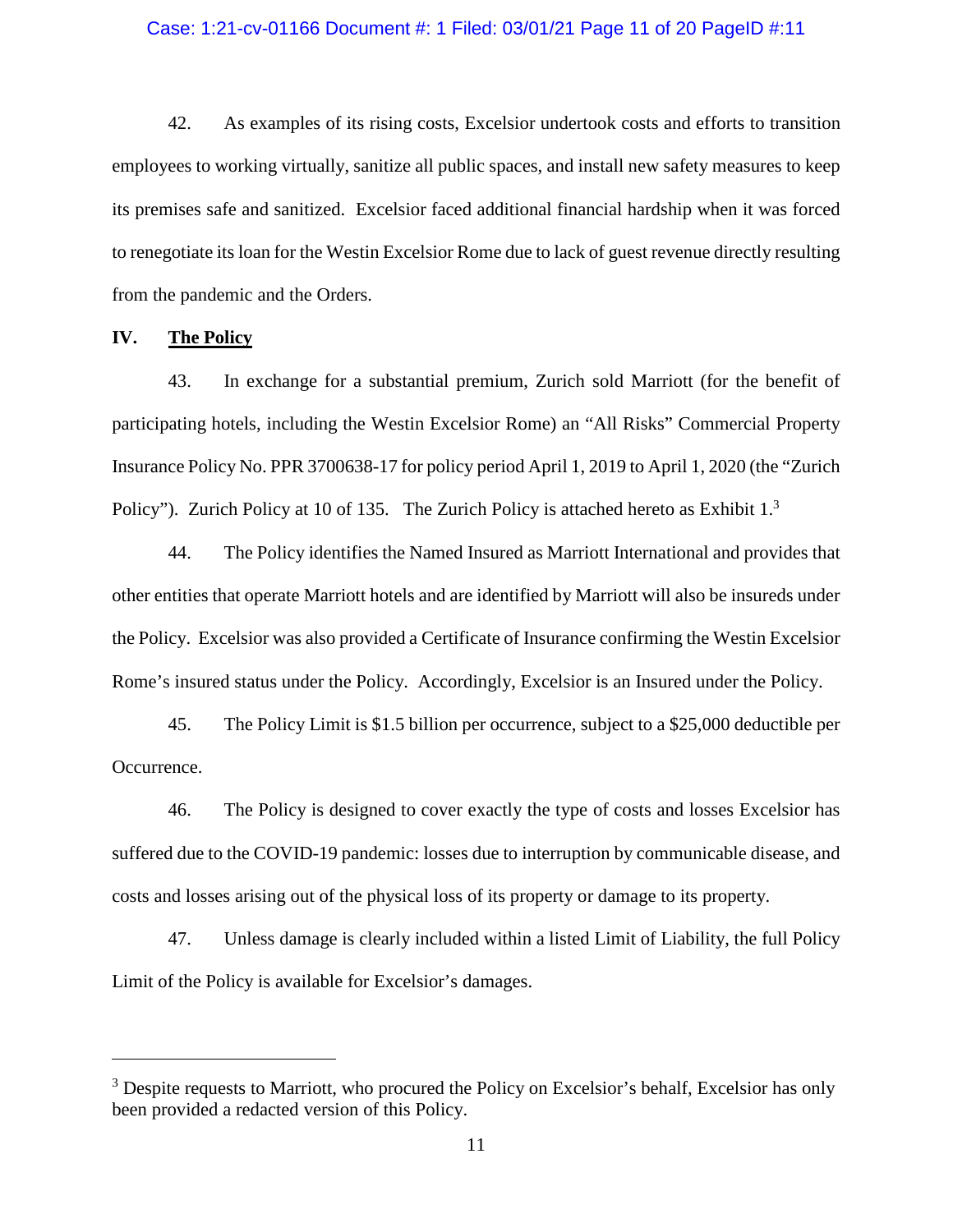### Case: 1:21-cv-01166 Document #: 1 Filed: 03/01/21 Page 12 of 20 PageID #:12

48. Unless otherwise stated, the Limits of Liability in the Policy are on a per occurrence basis.

49. "Occurrence" is defined as "the sum of all loss or damage insured against, irrespective of the number of locations involved, arising out of or caused by any one disaster, loss or series of disasters, accidents or losses arising out of one event." Policy at 67 of 79.

50. The Policy contains a broad grant of coverage for property damage and time element coverage, stating that they cover "all risks of direct physical loss of or damage, except as hereinafter excluded." Policy at 15 of 79.

51. The Policy's Time Element coverage provides: "This Policy insures Time Element loss, as provided in the Time Element Coverages, directly resulting from direct physical loss or damage of the type insured by this Policy," including "Business Interruption Loss[:] the Actual Loss Sustained by the Insured… during the Period of Liability," and "Extra Expense loss[:] the reasonable and necessary extra costs incurred by the Insured…during the Period of Liability." Policy at 35-37 of 79.

52. **Period of Liability** is defined as "the period: a) starting from the time of direct physical loss or damage of the type insured against; and b) ending when with due diligence and dispatch the building and equipment could be: (i) repaired or replaced; and (ii) made ready for operations, under the same or equivalent physical and operating conditions that existed prior to the damage." The **Period of Liability** is not limited by the expiration of the Policy. Policy at 49-50 of 79.

53. For Cancellation of Bookings coverage specifically, **Period of Liability** means "The length of time for which loss may be claimed shall not exceed such length of time as would be required with the exercise of due diligence and dispatch to restore the Insured's business to the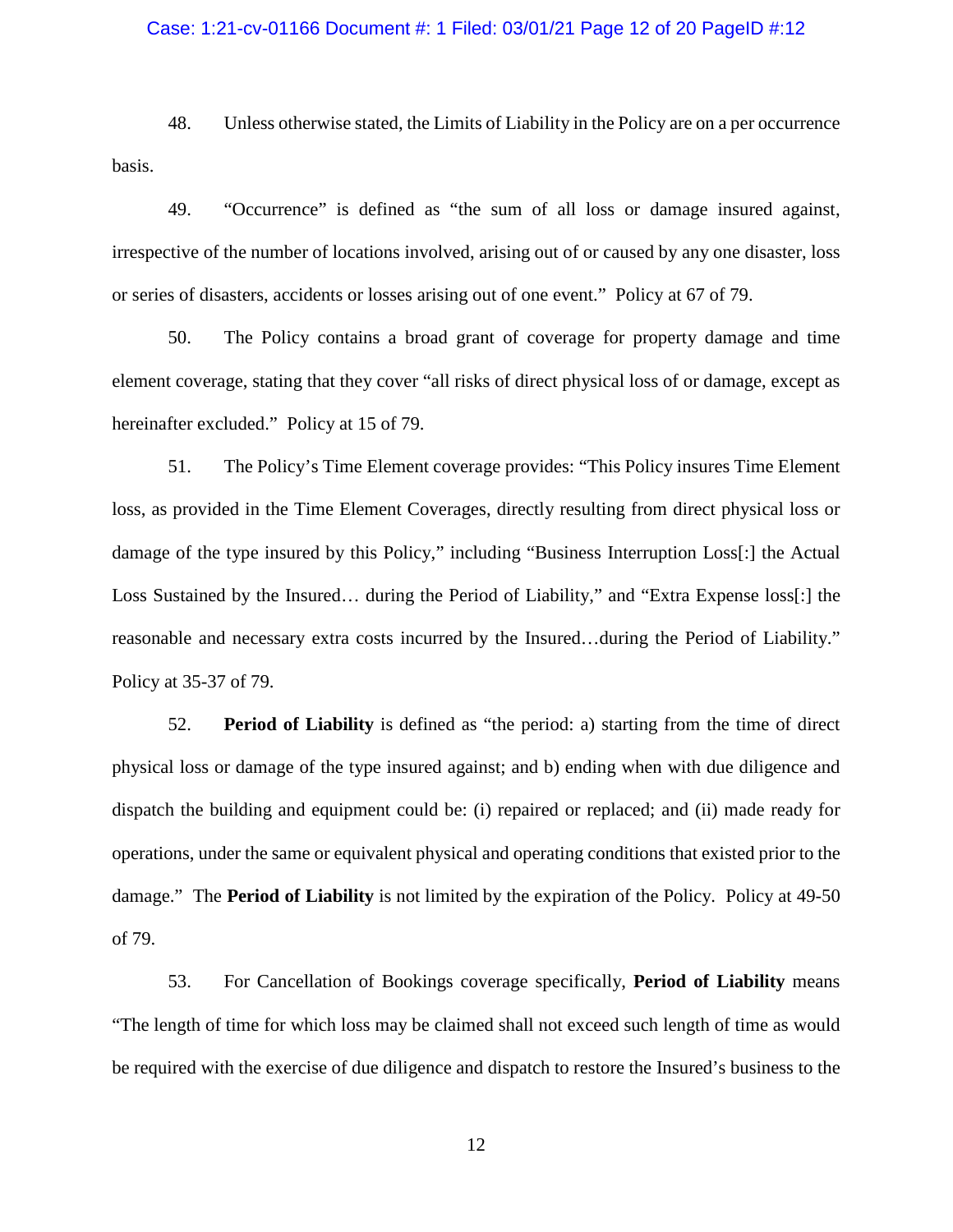### Case: 1:21-cv-01166 Document #: 1 Filed: 03/01/21 Page 13 of 20 PageID #:13

condition that would have existed had no loss occurred and shall include the time required to make the premises conform to the order of a competent public authority, beginning with the interruption or interference with the business and ending not later than 365 days thereafter." Policy at 46 of 79.

54. As part of the Policy's Time Element coverage, the Policy covers Excelsior's actual loss sustained, loss of rents, and Extra Expense.

55. The Declarations page does not list a sublimit for Business Interruption.

56. "Extra Expense" means "extra expenses to temporarily continue as nearly normal as practicable the conduct of the Insured's business" and "extra costs of temporarily using property or facilities of the Insured or others, less any value remaining at the end of the Period of Liability for property obtained in connection with the above. Policy at 37-38 of 79.

57. For each occurrence, Extra Expense coverage is subject to a \$200,000,000 sublimit.

58. The Policy also includes several specific special coverages with per occurrence sublimits, including but not limited to:

| <b>Special Coverage</b>        | <b>Per Occurrence Sublimit</b> |
|--------------------------------|--------------------------------|
| <b>Contingent Time Element</b> | \$200 million                  |
| Civil or Military Authority    | 90 days                        |
| Ingress/Egress                 | 90 days                        |
| Leasehold Interest             | \$150 million                  |

59. The Policy specifically recognizes that the presence of a communicable or infectious disease causes direct physical loss of or damage to property, and as such is specifically insured against in the Cancellation of Bookings coverage. Specifically, the Policy provides:

This policy is extended to cover the Actual Loss Sustained by the Insured during a Period of Liability resulting from:

**a.** The cancellation of, and/or inability to accept bookings or reservations for accommodation, and/or interference with the business at any Insured Location; and/or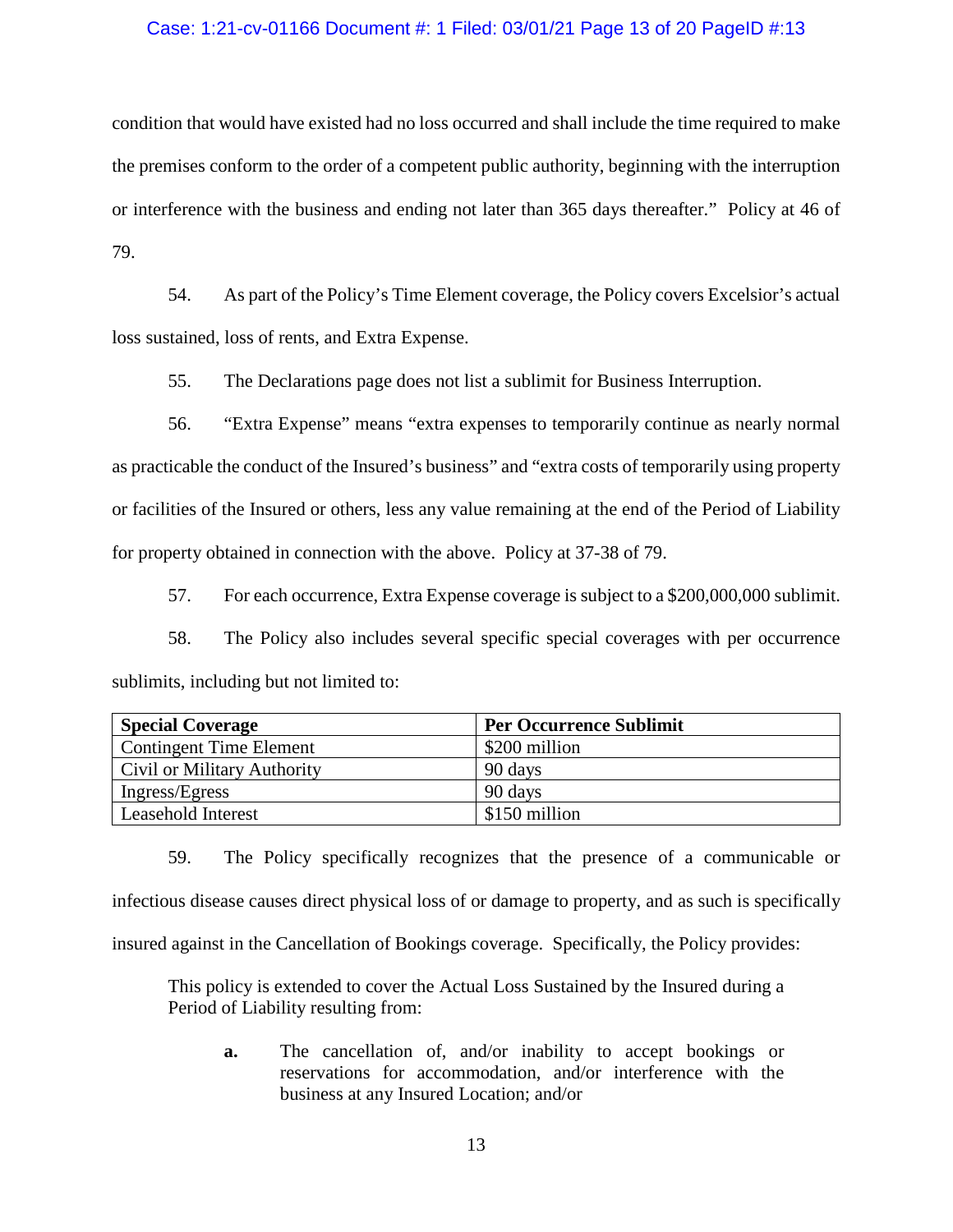**b.** The cancellation of, and/or inability to accept bookings or reservations, and/or the interruption of, or interference with the business at any restaurant, spa, golf course, health club or other facility of the Insured at any Insured location

All as a direct result of … the outbreak of contagious and/or infectious disease as well as restrictive guidance or travel advisories placed on a region or area by Centers for Disease Control, World Health Organization, or comparable authority … within a radius of 5 miles of an Insured Location to the extent such Time Element loss is not otherwise covered under this Policy such as under the Civil Authority or Military Authority, Ingress/Egress, or Contingent Time Element extensions.

Policy at 44-45 of 79.

60. The Cancellation of Bookings coverage extension is subject to a \$5 million sublimit

in the aggregate.

61. The Policy also covers Excelsior's "Decontamination Costs" as follows:

If insured property is **contaminated** as a result of direct physical damage insured by this Policy and there is in force at the time of the loss any law or ordinance regulating contamination, including but not limited to the presence of pollution or hazardous material, including Asbestos, then this Policy covers, as a result of enforcement of such law or ordinance, the increased cost of decontamination and/or removal of such contaminated insured property in a manner to satisfy such law or ordinance. Additional Coverage applies only to that part of insured property so contaminated as a result of insured physical damage.

62. The Policy provides coverage for "Interruption by Civil or Military Authority."

Specifically, the Policy provides:

This Policy is extended to insure loss sustained by the Insured during the period of time when, as a result of physical loss or damage not otherwise excluded herein, to the kind of property not otherwise excluded herein and access to the property of the insured is impaired by order or action of civil or military authority.

Policy at 48 of 79.

63. For each occurrence, the Civil or Military Authority special coverage is subject to

a 90-day time limitation.

64. The Policy's "Ingress/Egress" special coverage provides: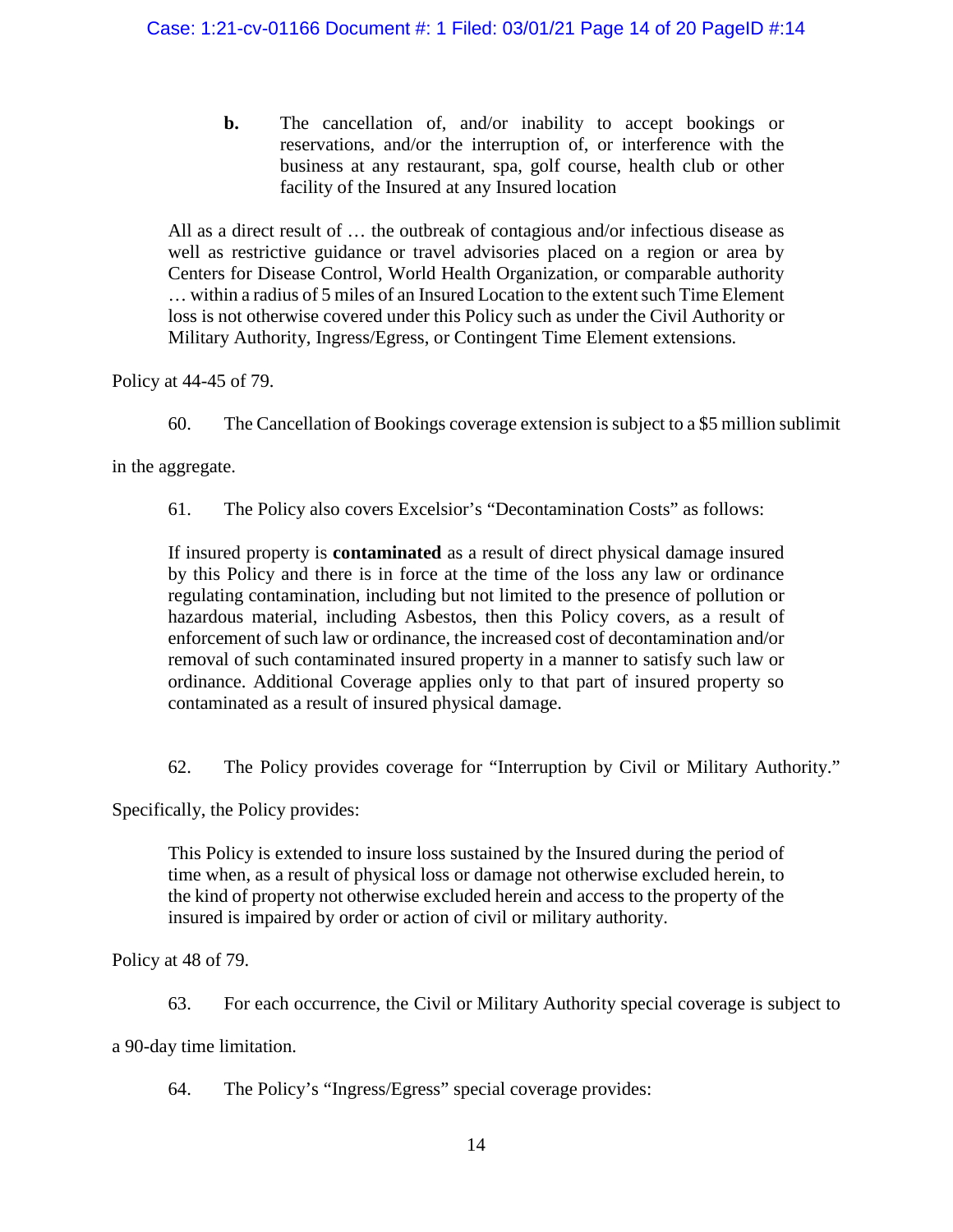This Policy covers the Actual Loss Sustained and EXTRA EXPENSE incurred by the Insured due to the necessary interruption of the Insured's business due to impairment of ingress to or egress from an Insured Location, whether or not the premises or property of the Insured is damaged, provided that such impairment is a direct result of direct physical damage of the type insured by this Policy, to the kind of property not excluded by this Policy.

Policy at 44 of 79.

65. For each occurrence, the Ingress/Egress special coverage is subject to a 90-day time limitation.

66. The Policy contains numerous other special coverages that may cover Excelsior's ongoing costs and losses as it continues to battle COVID-19 and its long-term impact on the travel industry, including: Contingent Time Element, and Protection and Preservation of Property.

67. The Westin Excelsior Rome is an insured property under the Policy, and the insured damages include Excelsior's loss of gross earnings, extra expense, and increased costs.

68. Operating a hotel that relies on the possibility of international travel, Excelsior understood that it would be severely impacted in the event of a pandemic such as COVID-19, and it reasonably expected that the Policy would cover such losses arising from such a pandemic. Excelsior's reasonable expectation is based upon, among other things, the broad language in the Policy, the express coverage for losses resulting from contagious disease, the express coverage for decontamination costs, and the fact that the Policy does not contain language excluding losses resulting from viruses or diseases.

69. Moreover, none of the Policy's exclusions preclude Excelsior's claim for coverage. Rather, the "Contamination" exclusion only applies to traditional environmental and industrial pollution. It has no effect on claims arising from the presence of the novel coronavirus at or surrounding Excelsior's property, the constant imminent threat of its presence, or the associated government action in response to the pandemic.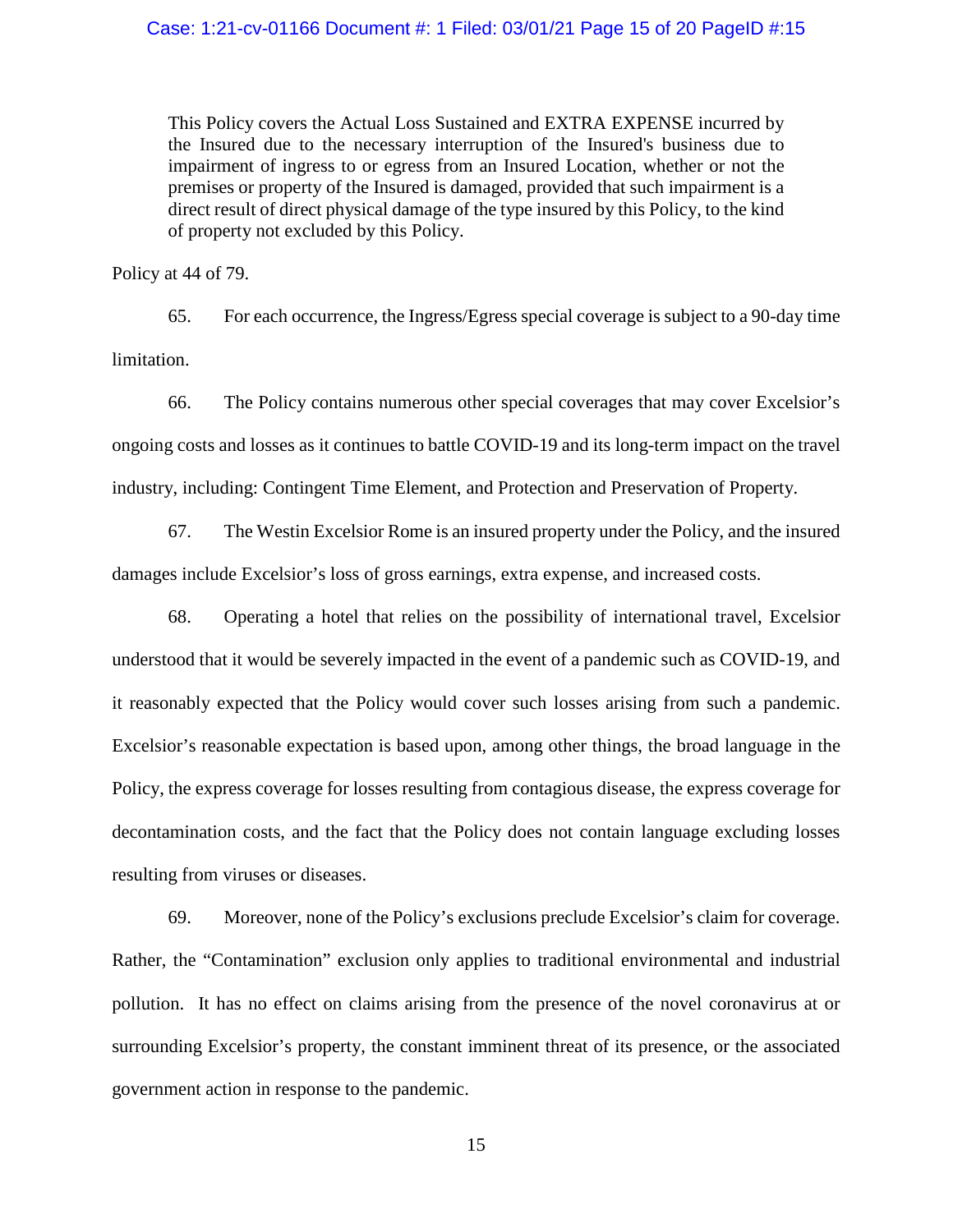### Case: 1:21-cv-01166 Document #: 1 Filed: 03/01/21 Page 16 of 20 PageID #:16

70. Excelsior has paid all premiums due to Defendant to purchase the Policy, complied with all applicable duties under the Policy, and satisfied the applicable deductible.

## **V. Excelsior's Claim for Coverage**

71. In March 2020, when Italy was among the hardest-hit countries in the world by COVID-19, and the Westin Excelsior Rome had zero of its 316 rooms occupied, Excelsior submitted a detailed claim for coverage under the Policy. Excelsior provided an explanation and quantification of its losses to its broker to be provided to Defendant.

72. Defendant ignored Excelsior's claim.

73. Having received no response from Defendant for nearly ten months, Excelsior submitted a second claim on December 15, 2020, after new governmental orders by the Italian government restricted access to the Westin Excelsior Rome.

74. Again, Defendant ignored Excelsior's claim.

75. Upon information and belief, Defendant has taken the position that the Policy does not provide coverage for loss of revenue for the coronavirus outbreak because it does not involve "physical loss or damage to property." Further, Excelsior understands Defendant has taken the position that the annual aggregate limit for Cancellation of Bookings was exhausted by other program participants before the coronavirus outbreak.

76. In failing to respond to Excelsior's claim for coverage, Defendant ignores that COVID-19 and SARS-CoV-2 cause physical loss of or damage to Excelsior's property, and thus Excelsior's and losses are covered under the Policy's insuring agreements for Property Damage and Time Element and numerous special coverages, including, but not limited to, Contingent Time Element, Ingress/Egress, Protection and Preservation of Property, and Extra Expense. Finally, Defendant ignores that Excelsior's losses result from a number of causes other than the virus or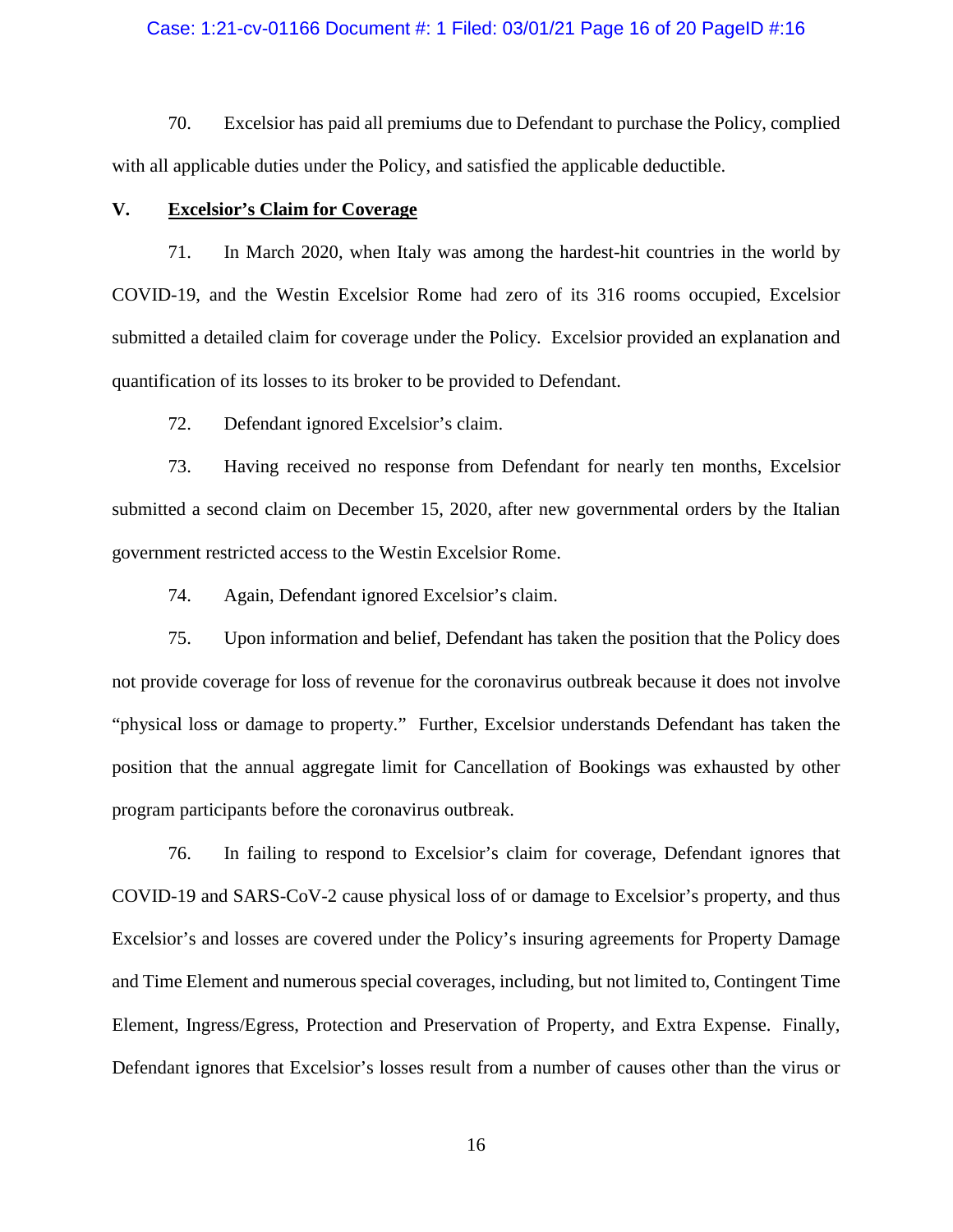#### Case: 1:21-cv-01166 Document #: 1 Filed: 03/01/21 Page 17 of 20 PageID #:17

disease, including, but not necessarily limited to, the pandemic, governmental negligence, or the Orders, all of which are other covered causes of loss under the Policy and constitute direct physical loss of Excelsior's property and direct physical damage to Excelsior's property.

77. The total lack of response from Defendant sent a clear message that they do not intend to pay for all of, or indeed any of, Excelsior's significant costs and losses covered under the Policy.

78. Defendant's refusal to respond has further harmed Excelsior by depriving it of the benefit of the bargain it purchased in the Policy. Defendant's position has forced Excelsior to fight a two-front battle, both against the COVID-19 pandemic that decimated its business, but also to obtain coverage to which it is clearly entitled. Excelsior comes to this Court to force Defendant to provide the coverage Excelsior purchased and is owed under the Policy.

## **FIRST CAUSE OF ACTION (Breach of Contract)**

79. Excelsior repeats and realleges the allegations set forth in the foregoing paragraphs as if fully set forth herein.

80. The Policy constitutes a valid and enforceable contract between Excelsior and Defendant.

81. As described above, Excelsior has sustained, and is continuing to sustain, costs and losses covered under the Policy and during the Policy period.

82. Excelsior provided prompt notice of its costs and losses, performed all obligations required of it under the Policy, and/or was ready, willing, and able to perform its obligations under the Policy at the time Defendant refused to provide coverage to Excelsior under the Policy.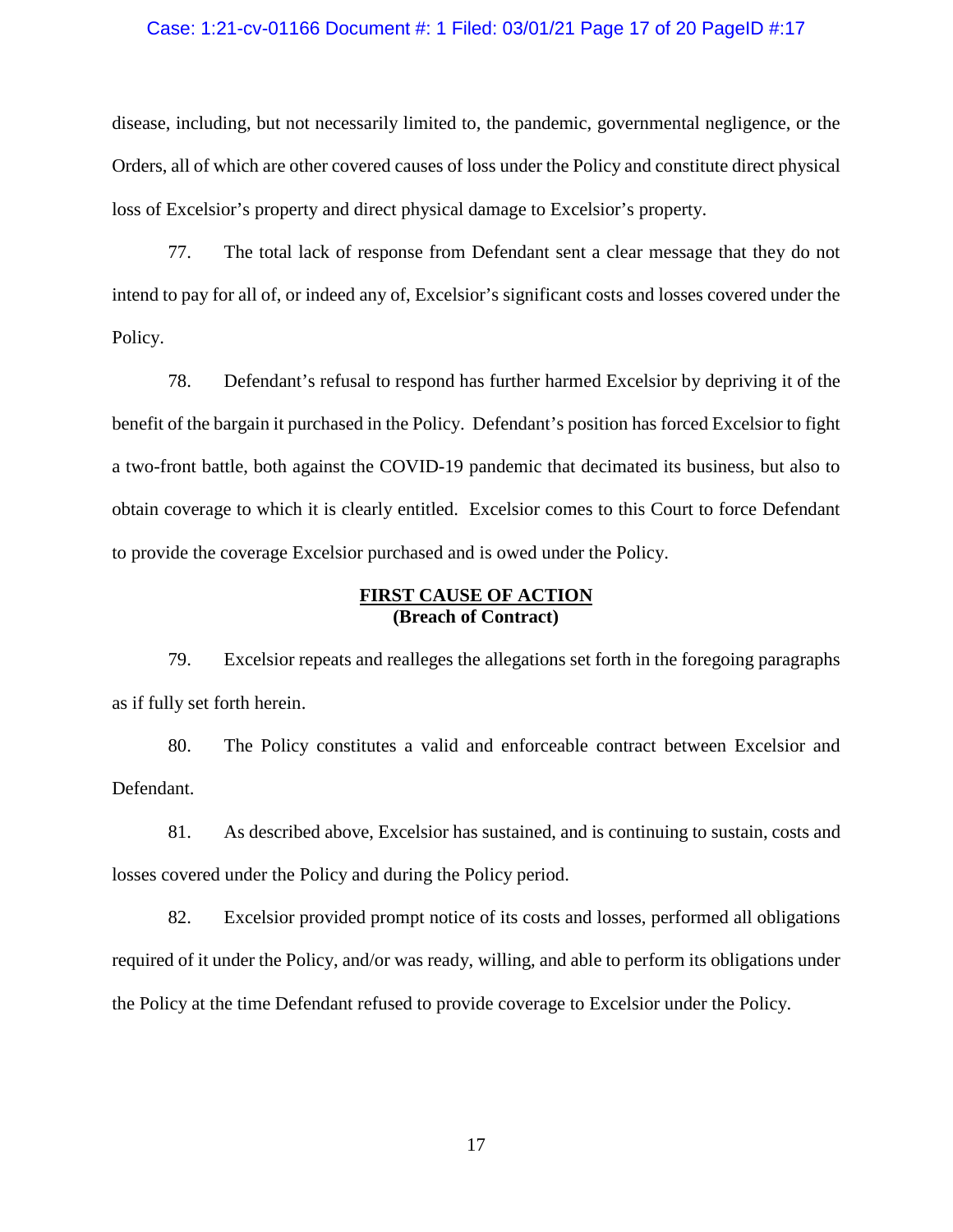#### Case: 1:21-cv-01166 Document #: 1 Filed: 03/01/21 Page 18 of 20 PageID #:18

83. Under the terms of the Policy, Defendant must pay for any costs or losses covered under the Policy, subject only to policy limits, sublimits, time limits, and/or deductibles for specific coverages.

84. Defendant has not paid any amounts to Excelsior in connection with its claim. Instead, Defendant has asserted various inapplicable bases to wrongfully deny coverage for Excelsior's claim.

85. As a direct and proximate result of Defendant's breach of contract, Excelsior has suffered and will continue to suffer damages in an amount to be determined at trial, plus consequential damages, attorneys' fees, and pre- and post-judgment interest to the extent permitted by law.

## **SECOND CAUSE OF ACTION (Declaratory Judgment)**

86. Excelsior repeats and realleges the allegations set forth in the foregoing paragraphs as if fully set forth herein.

87. Under the terms of the Policy, Defendant must for any costs or losses covered under the Policy, subject only to policy limits, sublimits, time limits, and/or deductibles for specific coverages.

88. As detailed above, Excelsior's costs and losses are covered under the Policy and are not excluded from coverage.

89. Defendant disputes its legal obligation to pay Excelsior's claim.

90. An actual and justiciable controversy presently exists between Excelsior and Defendant concerning the proper construction of the Policy, and the rights and obligations of the parties thereto, with respect to Excelsior's claim for costs and losses arising out of the coronavirus outbreak.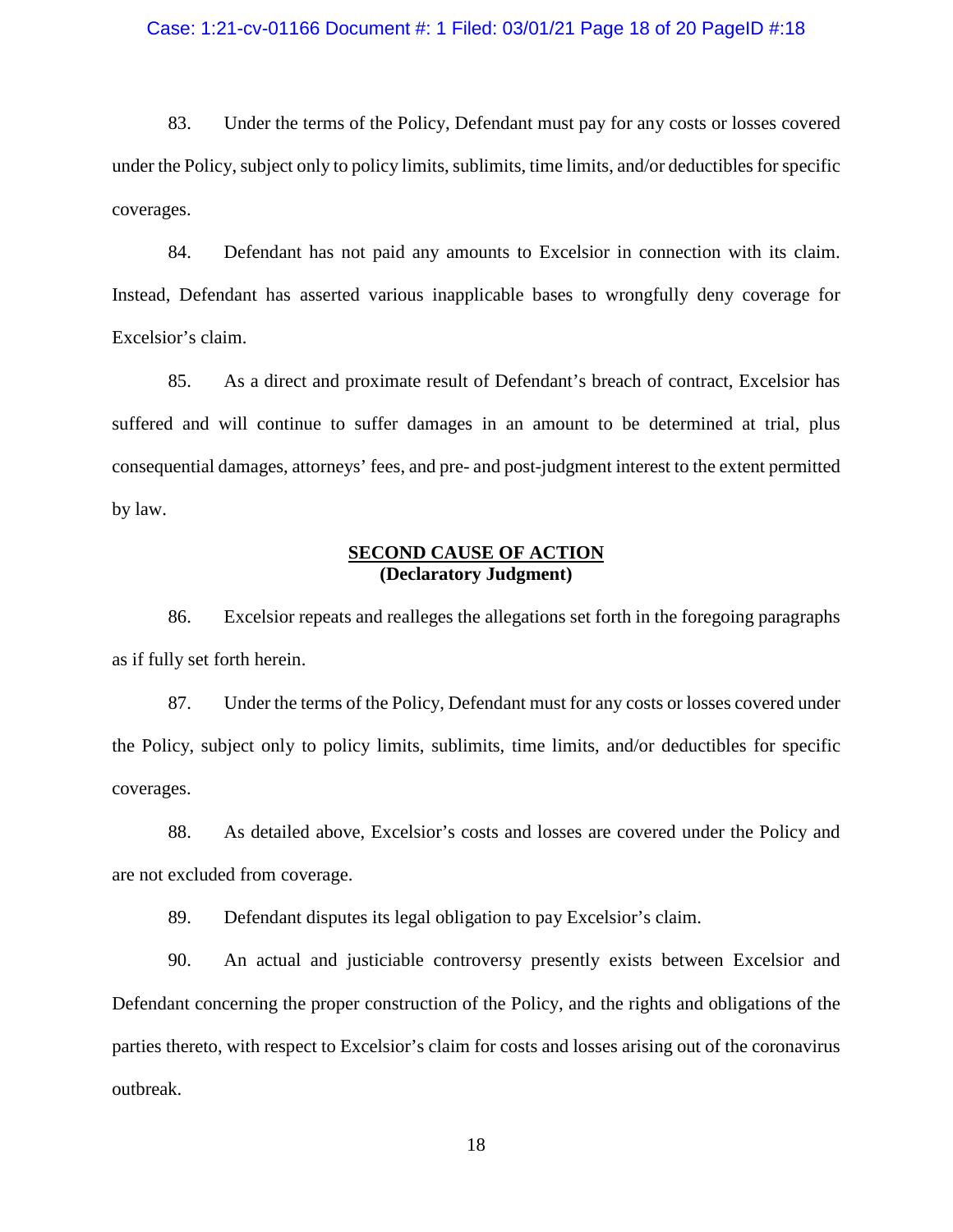#### Case: 1:21-cv-01166 Document #: 1 Filed: 03/01/21 Page 19 of 20 PageID #:19

91. Excelsior seeks a declaratory judgment in favor of Excelsior and against Defendant declaring that Excelsior is entitled to coverage under the Policy.

92. A declaratory judgment would be useful in resolving this case or controversy. Excelsior's costs and losses are ongoing. By clarifying the parties' rights and duties under the Policy, a declaratory judgment would guide Defendant's treatment of Excelsior's covered, but unaccrued, costs and losses, in addition to the significant damages Excelsior has already accrued. Because Excelsior's accrued costs and losses have not yet ripened such that a final amount of damages can be ascertained, the declaratory judgment claim would afford Excelsior relief independent of the breach of contract claim.

#### **PRAYER FOR RELIEF**

WHEREFORE, Excelsior prays for relief as follows:

a. On the First Cause of Action, Excelsior requests that the Court enter judgment against Defendant, awarding Excelsior damages in an amount to be determined at trial, plus consequential damages, attorneys' fees, and pre- and post-judgment interest to the extent permitted by law;

b. On the Second Cause of Action, Excelsior requests that the Court enter a declaratory judgment in favor of Excelsior against Defendant that Excelsior's costs and losses are covered under the Policy and declaring that Defendant is required to pay Excelsior, up to the applicable limits, for claimed amounts under the Policy.

c. For all Causes of Action, all pre-judgment and post-judgment interest as allowed by law and all costs incurred as a consequence of having to prosecute this lawsuit, including attorneys' fees; and

d. Excelsior requests such other and further relief as the Court deems just and proper.